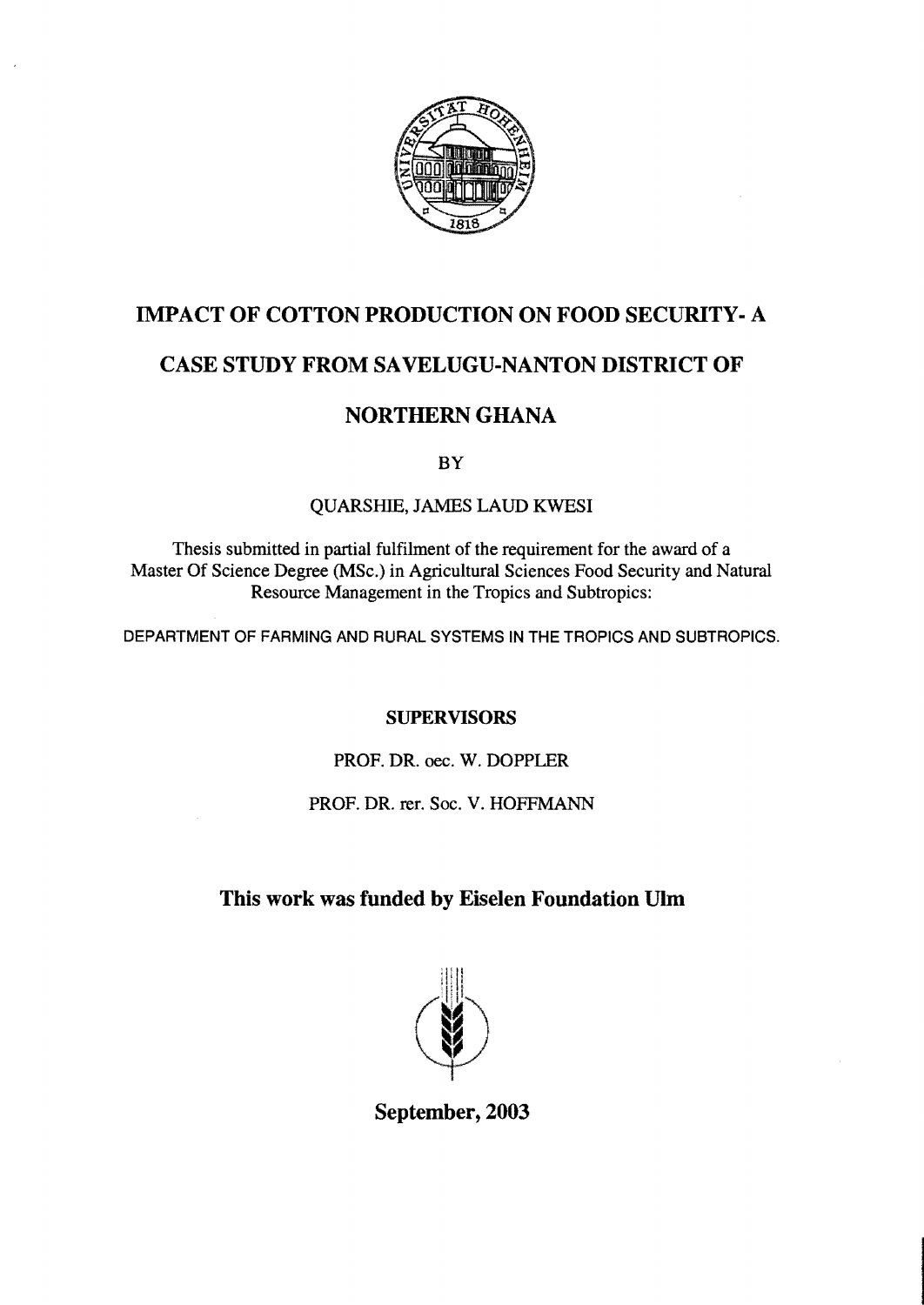#### **5 Summary and conclusion**

#### **5.1 Summary**

A comparative analysis of cotton and non-cotton growing families was carried out in four communities, namely: Nanton Tampion, Zieng and Nyamandu in the Savelugu-Nanton district of Northern Ghana to find out the extent to which cotton production affects households.

It was shown that that the most common social organization in the study area is the compounds system. In this system, extended families live in circular compounds in which individual members have their own huts.

There was no significant difference in the labour capacity of the two types of farming systems therefore labour availability is not a key determinant in cotton cultivation.

Age of household heads is significantly higher for cotton farmers than non-cotton farmers. It can be inferred that either cotton farmers are more experienced in farming and for **that** matter choose cotton production or they have more resources, which allows them to go in the production of cotton.

Household heads in the study area on the average have more than one wife. This is because **both** culture and the predominant religion (Islam) encourage polygamy.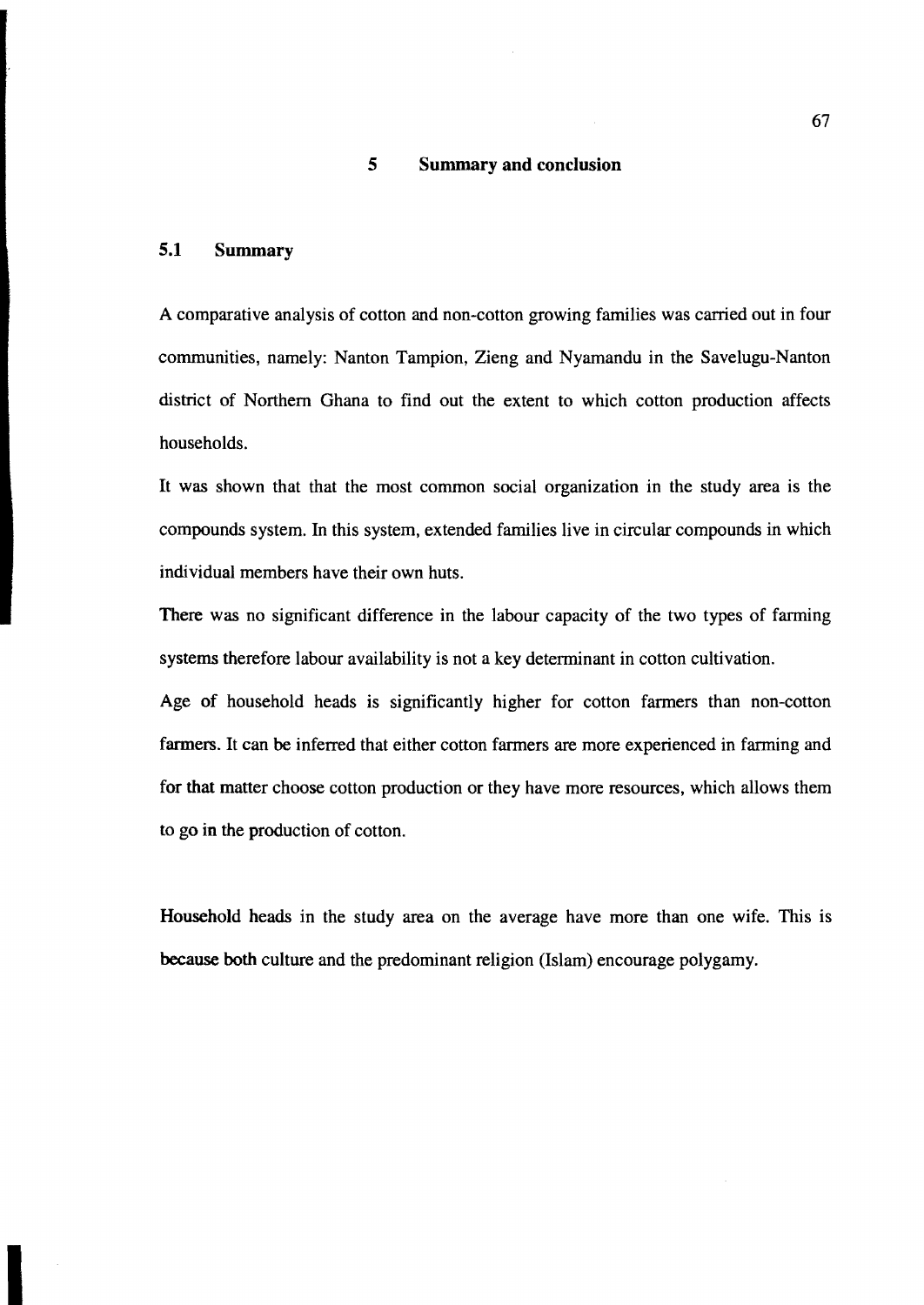Illiteracy is high in the sampled communities as compared to the Ghanaian national illiteracy rate hence educational levels did not have any influence on the involvement of cotton production among respondents.

Crops mostly cultivated by the farmers are groundnuts, maize, cotton, millet, sorghum, yam, bambara beans and soya beans.

Land allocation to groundnut production is significantly higher for non-cotton farmers than cotton farmers. It can be that inferred that specialization in the cash economy by farmers in the sampled communities is done either through cotton or groundnut production.

Over 90% of all farmers are involved in maize production since it is the main staple food in the area.

Farmer grow cotton in order to make use of the residual fertilizer the following season therefore follow cotton with maize in their crop rotation system. This is the main reason why most farmers in the area go into cotton production.

Gross margin estimation for an acre of maize is significantly higher for cotton farmer than non-cotton farmers at the same time, total variable cost per acre of land is significantly lower for cotton farmers than non-cotton farmers. This indicates that cotton production enhances the efficiency of maize production.

Cotton production itself is the least profitable of major crops grown. This is due to diversion of inputs to food crop fields. Cotton production therefore is a strategy used by fanners to enhance food crop especially maize production.

Cotton production affects off-farm income generating activities especially for women.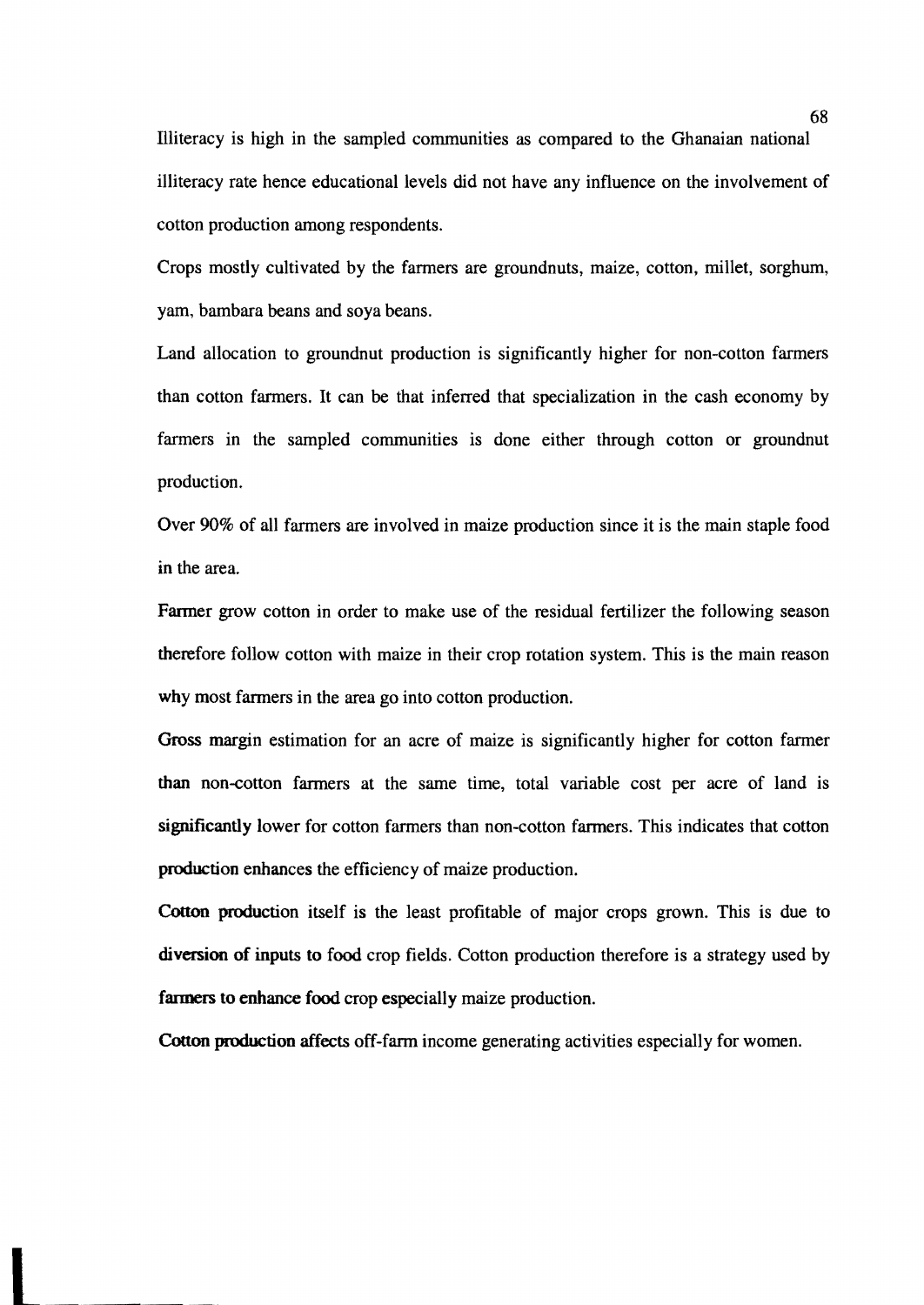Activities such as shea nut collection and processing and working as farm labourers are hampered because of the excessive demand especially female labour in cotton production. Women spend on the average more time on cotton farms affecting their offfarm income generating activities hence their contribution to food purchases.

Income from groundnut and cotton sales contributes most to cash availability for noncotton and cotton farmers respectively among the various crops grown. Off-farm income contributes most to cash availability in both cotton and non-cotton growing families.

Credit facilities are scarce in the study area except for "linked credit" which is part of the contract farming process.

There are no significant differences in the indices of household copping strategy and dietary diversity of cotton and non-cotton growing families implying that cotton production does not significantly affect food security according to the measures used in the research.

#### **5.2 Conclusion.**

There are significant differences in age of household heads of cotton and non-cotton growing households. Non-cotton growing households grow more groundnuts to meet their cash requirements. The structure and capacities of both households are not significantly different.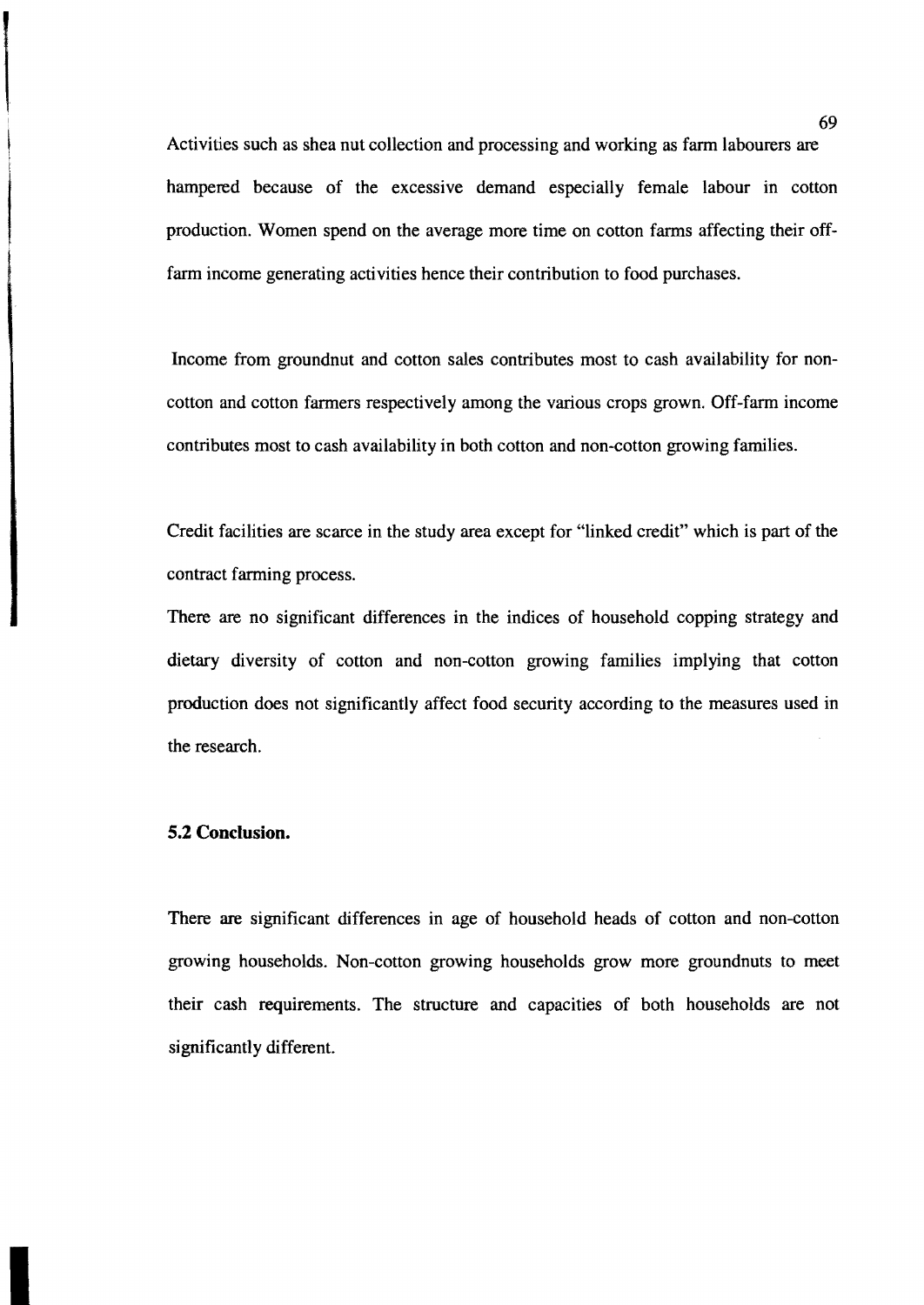There are no significant differences in dietary diversity and indices of household coping strategies between both fanning systems. This implies that food security for cotton growing households is not higher than that of non-cotton growing households.

The main driving force behind the involvement of farmers in cotton production in the sampled communities is credit and input market failure. Farmers therefore use cotton production as a strategy to acquire inputs, which helps to increase the efficiency of food crop production.

The efficiency of maize production in higher for cotton farmers as compared to noncotton farmers but there are no significant differences in family income for both types of farming systems.

#### **5.3 Recommendations**

- More detailed estimation of food security measures should be included in further research to investigate the impact of cotton production on food security in those communities.
- Inputs credits given by the Ghana Cotton Company should not only be for used on cotton farms but also for food crop farms to discourage farmers from diverting inputs.